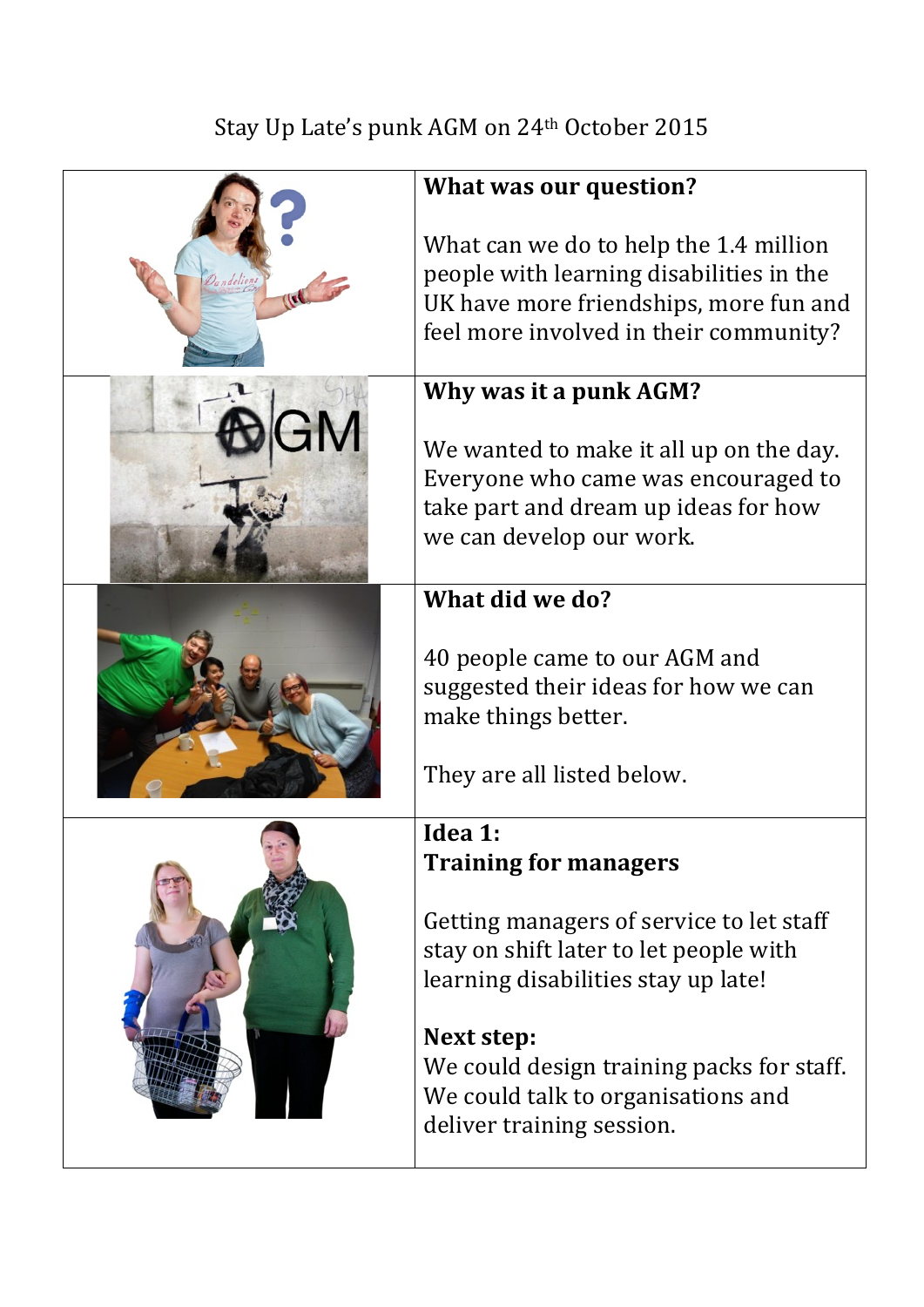|                          | Idea 2:<br><b>Planning something fun with me</b>                                                                                                                                                                                      |
|--------------------------|---------------------------------------------------------------------------------------------------------------------------------------------------------------------------------------------------------------------------------------|
|                          | Our gig buddy Emilia wanted to arrange<br>socials in Eastbourne. She would like to<br>go to karaoke on Friday or Saturdays<br>nights.<br>She would also like to do Christmas card<br>making in December.                              |
|                          | Next step:                                                                                                                                                                                                                            |
|                          | Organise an event in Eastbourne so we<br>can meet new people.                                                                                                                                                                         |
|                          | Idea 3:                                                                                                                                                                                                                               |
| <b>Come to our</b>       | <b>Pop-up parties</b>                                                                                                                                                                                                                 |
|                          | Get different organisations to take it in<br>turns to host events in their community<br>for people with learning disabilities.<br>Next step:<br>Speak to organisations to host pop-up<br>parties and help make it more<br>accessible. |
|                          | Idea 4:                                                                                                                                                                                                                               |
| Please drink responsibly | <b>Gig Buddies beer cans</b>                                                                                                                                                                                                          |
| BELL                     | We could have 'Gig Buddy' beer cans and<br>have a code on the side that would show<br>a video about the project.                                                                                                                      |
|                          | Next step:<br>Get some pictures of people for the cans<br>and speak to local pubs about this.                                                                                                                                         |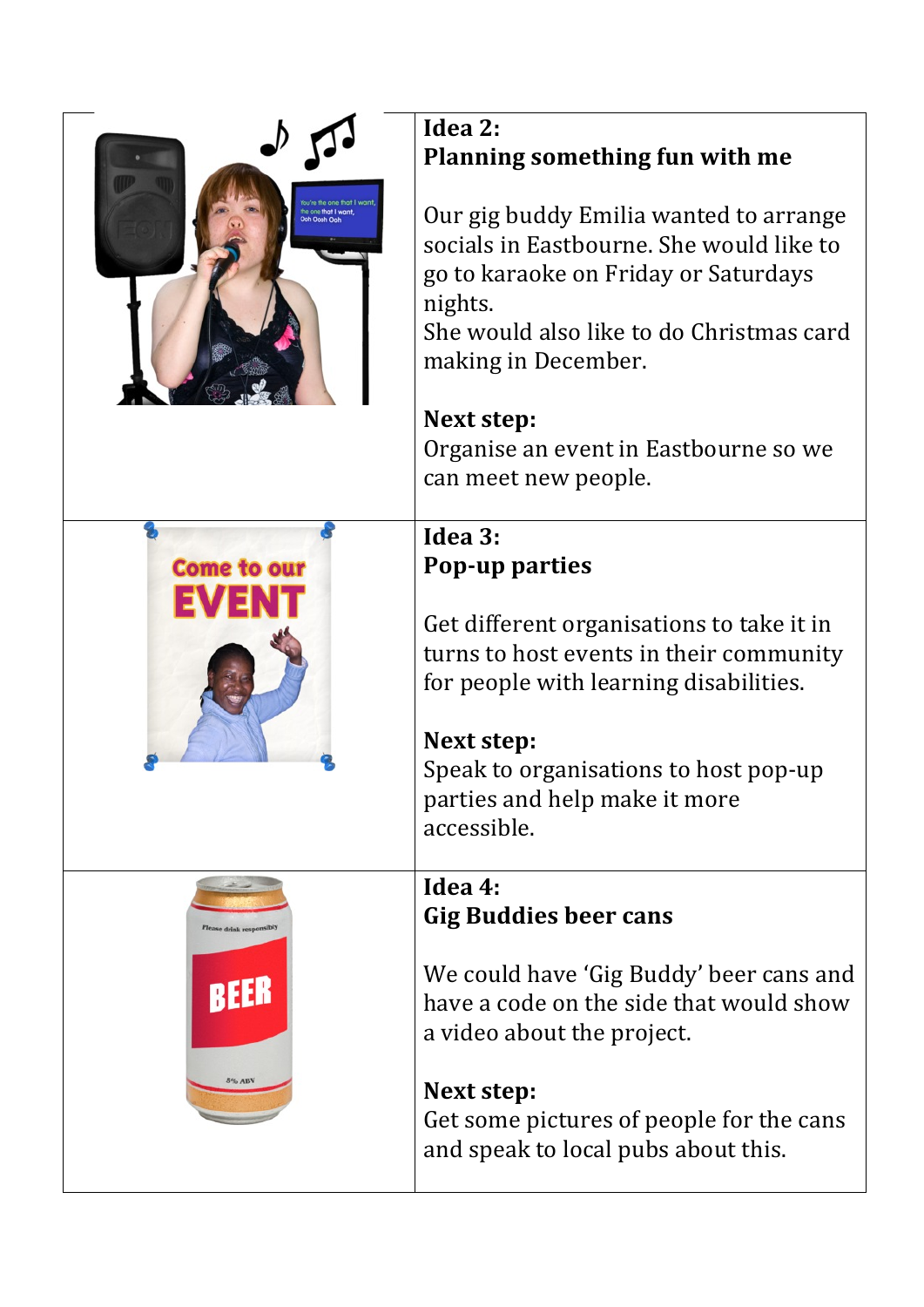|  | Idea 5:<br><b>Holiday Buddies</b><br>Support people to go away for short                                         |
|--|------------------------------------------------------------------------------------------------------------------|
|  | breaks or weekends. Like Ibiza clubbing<br>holidays.                                                             |
|  | Next step:                                                                                                       |
|  | Research and plan this to find out the<br>cost and best times to go away.                                        |
|  | Idea 6:<br>Changing opinions about people with<br>learning disabilities                                          |
|  | Getting people to meet more disabled<br>people.                                                                  |
|  | Next step:<br>Research the internet and see if this has                                                          |
|  | been done before.                                                                                                |
|  | Idea 7:<br>Feeling safe in the city                                                                              |
|  |                                                                                                                  |
|  | Help to combat more hate and mate<br>crime to help people with a learning<br>disability feel safe in their city. |
|  | Next step:<br>Stay Up Late is going to work with some<br>key organisations like the police.                      |

 $\overline{\phantom{a}}$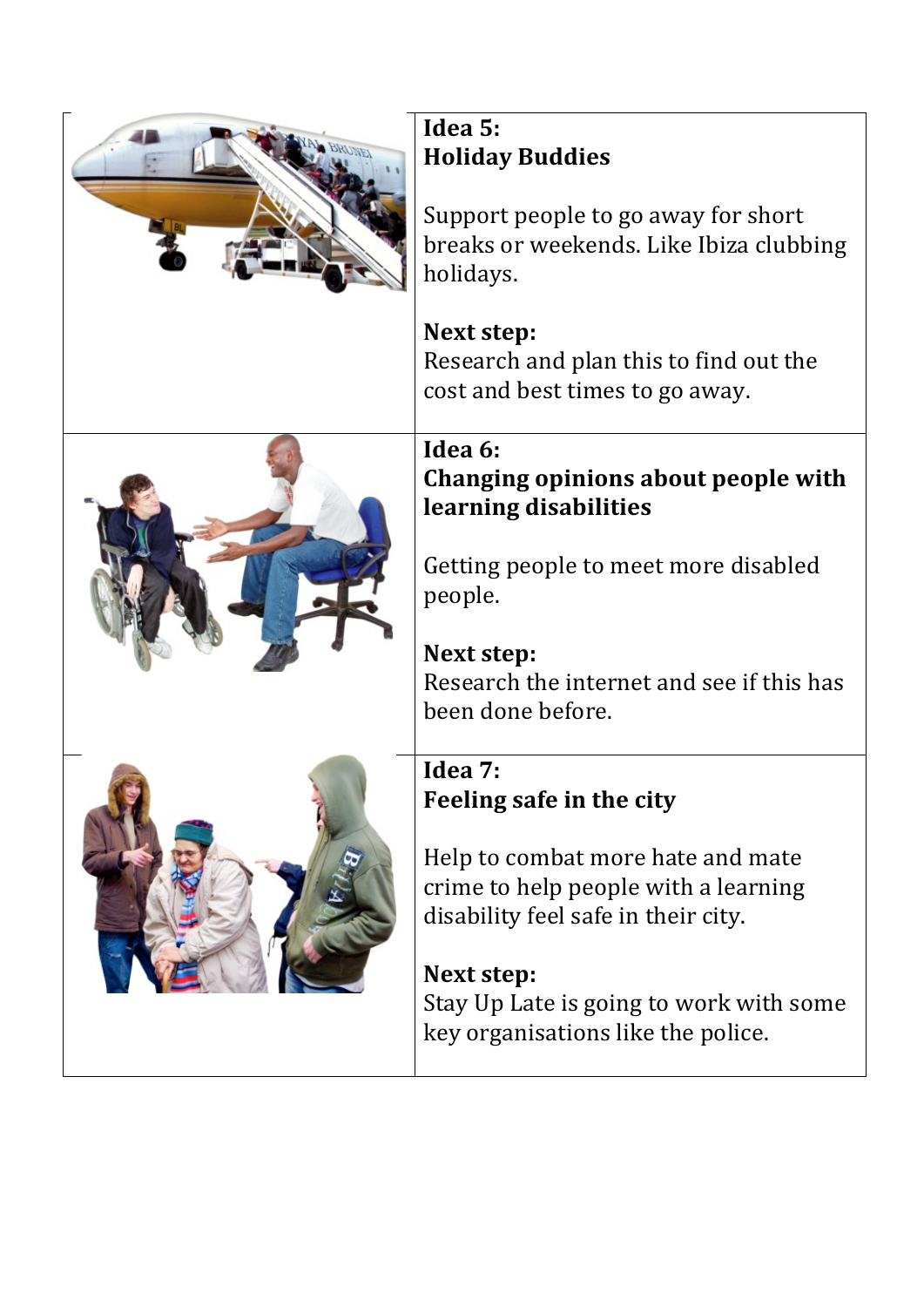| Idea 8:<br>Being a friendly city<br>Work out how to be more welcoming<br>and friendly to people with learning<br>disabilities. |
|--------------------------------------------------------------------------------------------------------------------------------|
| Next step:<br>Think about improving the journey from<br>deciding to going out to getting home.                                 |
| Idea 9:<br><b>Football match and music festival</b>                                                                            |
| We want to have a Lewes Football Club<br>music festival. There will be a football<br>match and then DJs and some food.         |
| Next step:<br>We need to set up a committee and book<br>a venue.<br>We would like to happen next year in<br>May.               |
| <b>Idea 10:</b><br><b>Dinner Buddies</b><br>People would meet up and cook for each                                             |
| other. The nights could have a theme<br>too.                                                                                   |
| Next step:<br>We need a helper to organise the<br>evening.                                                                     |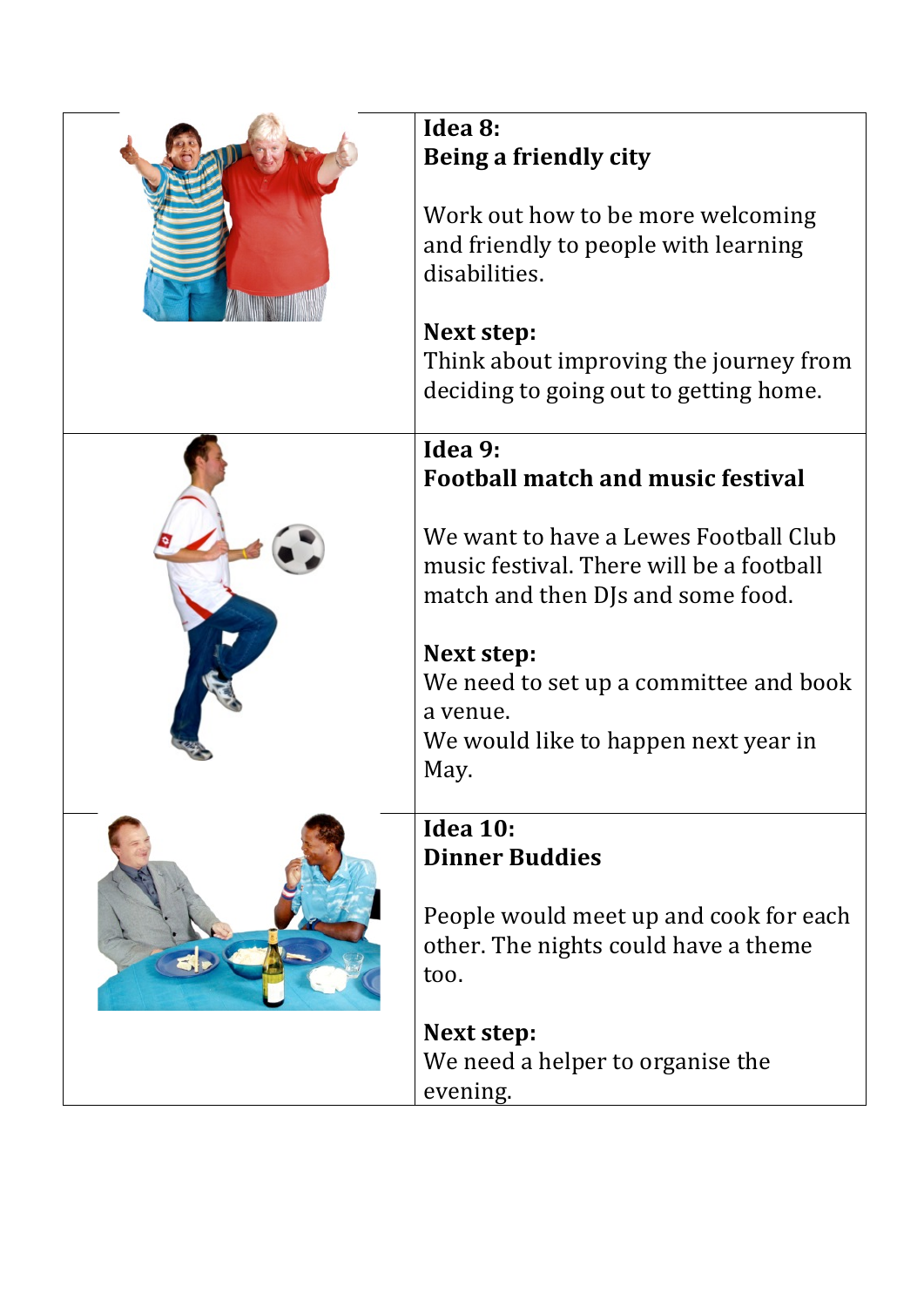|         | <b>Idea 11:</b>                                                                                                                                                                                                                               |
|---------|-----------------------------------------------------------------------------------------------------------------------------------------------------------------------------------------------------------------------------------------------|
| College | <b>Getting schools involved</b><br>This would help reduce bullying with<br>autism and learning disabilities.<br>Next step:<br>Go to some fresher fairs at universities.<br>We could get secondary schools involved<br>in a Gig Buddy project. |
|         | Idea 12:                                                                                                                                                                                                                                      |
|         | <b>Reaching more people</b>                                                                                                                                                                                                                   |
|         | Reach out to people who find it harder to<br>join Gig Buddies so they can find out<br>about it.<br>Next step:<br>Do a focus group with carers and<br>support workers.                                                                         |
|         |                                                                                                                                                                                                                                               |
|         | <b>Idea 13:</b><br><b>Building Relationships</b><br>Try and make the relationship between<br>gig buddies better.<br>Next step:<br>Continue with phone calls and meetings<br>with gig buddies to make sure<br>everything is ok.                |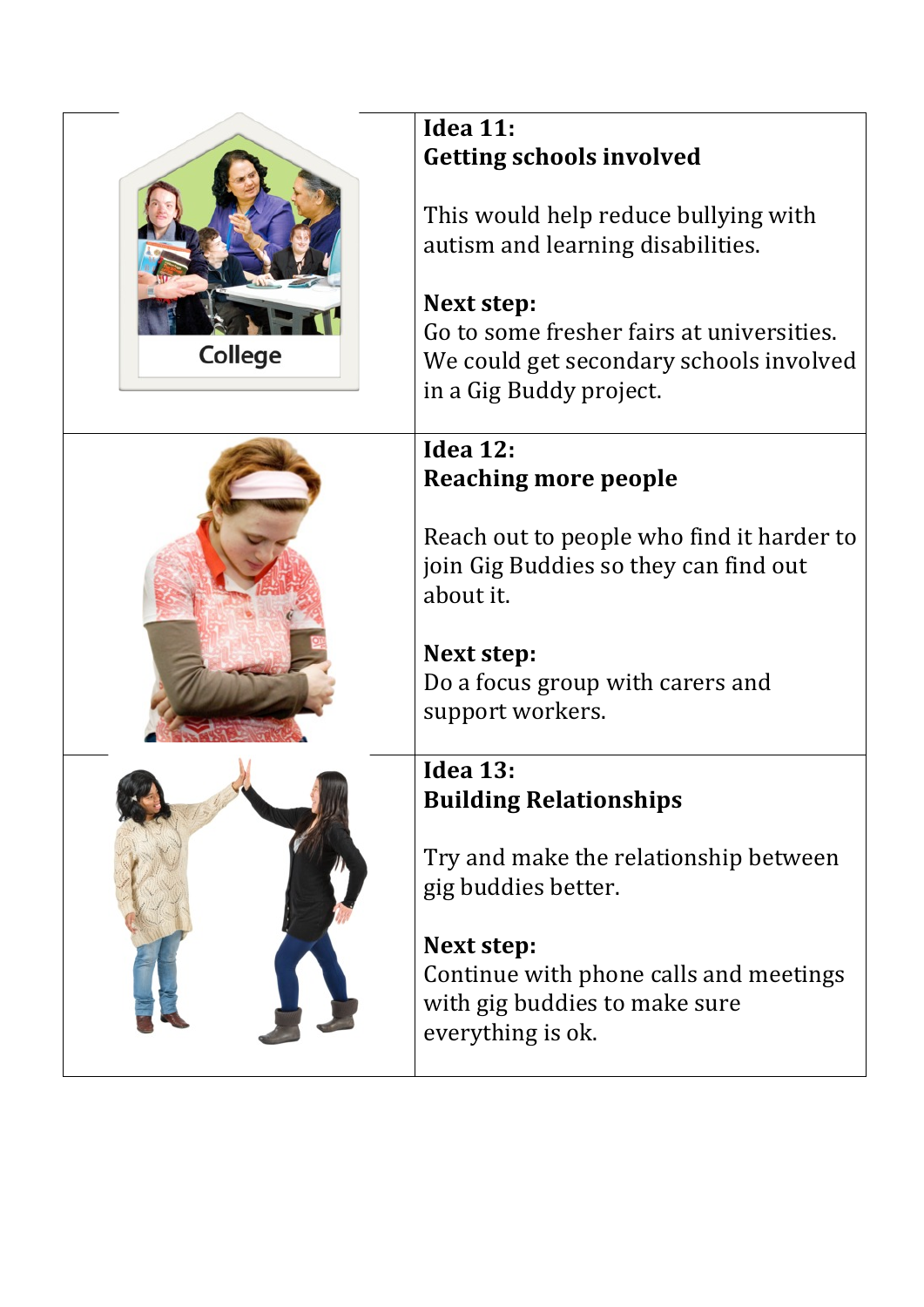| Disability Rights              | Idea 14:<br><b>Getting people political</b>                                                                                                                                                                                                                           |
|--------------------------------|-----------------------------------------------------------------------------------------------------------------------------------------------------------------------------------------------------------------------------------------------------------------------|
|                                | Find ways to influence politicians about<br>the issues facing people with learning<br>disabilities due to government cuts.<br>Next step:<br>We need to create a union of support<br>workers to help us.<br>Create some films about the impact on<br>individual lives. |
|                                | <b>Idea 15:</b><br><b>Education</b>                                                                                                                                                                                                                                   |
|                                | Work with schools and colleges to<br>change the way young people think and<br>act towards people with learning<br>disabilities.                                                                                                                                       |
|                                | Next step:<br>Contact local schools and colleges and<br>arrange a visit and talk.                                                                                                                                                                                     |
| <b>Better</b><br><b>Access</b> | <b>Idea 16:</b><br><b>Gig Buddy friendly venues</b>                                                                                                                                                                                                                   |
|                                | We would like venues to support us and<br>display this to the general public.                                                                                                                                                                                         |
|                                | Next step:<br>We could have a campaign and target<br>every live music venue in Sussex.<br>Have a Gig Buddy poster in the window<br>of venues.                                                                                                                         |